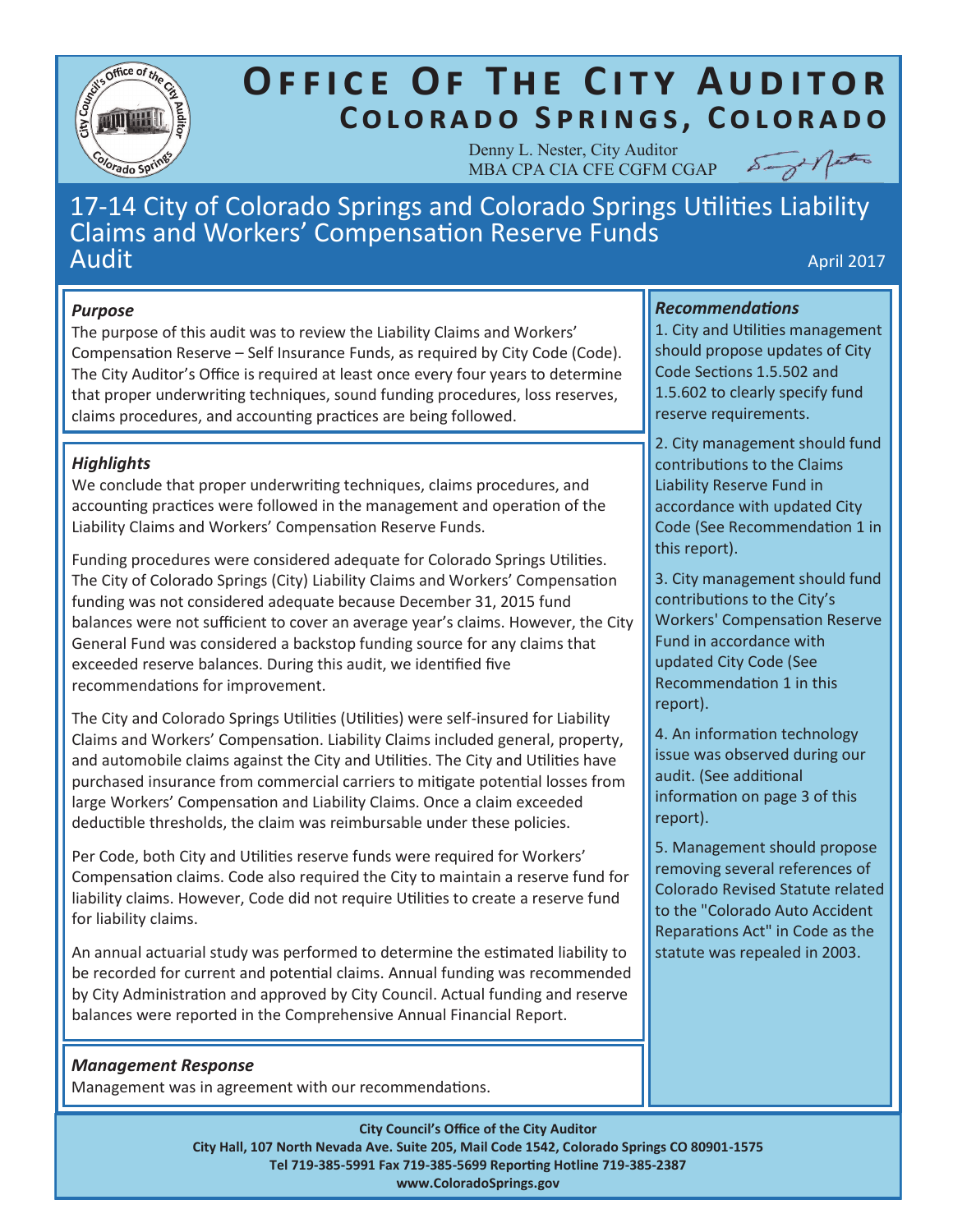# **17-14 CITY OF COLORADO SPRINGS AND COLORADO SPRINGS** UTILITIES LIABILITY CLAIMS AND WORKERS' COMPENSATION RESERVE **FUNDS AUDIT**

#### *Observation 1*

The City Code (Code) Sections 1.5.502 and 1.5.602 contained ambiguous language. The requirement for adequate funding of Liability Claims and Workers' Compensation Reserve Funds was not well-defined. Additionally, the requirement for City Auditor to review loss reserves was

not well defined.

Annual funding was recommended by City Administration and approved by City Council. Actual funding and reserve balances were reported in the Comprehensive Annual Financial Report.

Code did not specify criteria for the City Auditor's required review of loss reserves. Therefore, our office could not specifically determine compliance.

#### *Management Response*

**City—**Management agrees with the recommendation. In 2016, the Finance Department, City Attorney's Office and Risk Management participated in a team Code Scrub effort to identify provisions of this Chapter of City Code which required updating. Proposed revisions are currently on hold. Management will prioritize this section of City Code for further review, building upon the work that has already been done. Estimated date for proposed revisions is Fall 2017. Management will coordinate efforts with Colorado Springs Utilities.

**Utilities—**We agree with the recommendation and will work with City management on proposed revisions.

# *Observation 2*

Since City Code funding requirements were not clear, the City Auditor defined adequate funding as current year contributions sufficient to pay current year expenditures. Under this definition, the City's Claims Liability Reserve Fund was not adequately funded.

Without considering IBNR (incurred but not reported) claims, funding was as follows:

- The fund has reported a deficit balance since 2013.
- A deficit balance of (\$328,362) for 2015.
- Our office projected a deficit of at least (\$300,000) for 2016.

When needed, claims payments were made from the City's General Fund.

#### *Management Response*

Management agrees with the recommendation and has proposed transfers of fund balance from the General Fund to the Claims Liability Reserve Fund in the 2016 budget, but the transfer was not approved by City Council. Management will again request a transfer from the General Fund to the Claims Liability Reserve Fund, subject to City Council approval and appropriation. Management will note that the General Fund is the "back-stop" for all of the City's funds and therefore the General Fund reserves can be used for extraordinary claims settlements or judgments and has been used for this purpose in recent years.

#### *Recommendation*

City and Utilities management should propose Code updates to City Council to clarify Sections 1.5.502 and 1.5.602.

Proposed Code revisions should clearly specify fund reserve and audit requirements for both the City and Colorado Springs Utilities.

#### *Recommendation*

City management should fund contributions to the Claims Liability Reserve Fund in accordance with updated City Code (See Recommendation 1 in this report).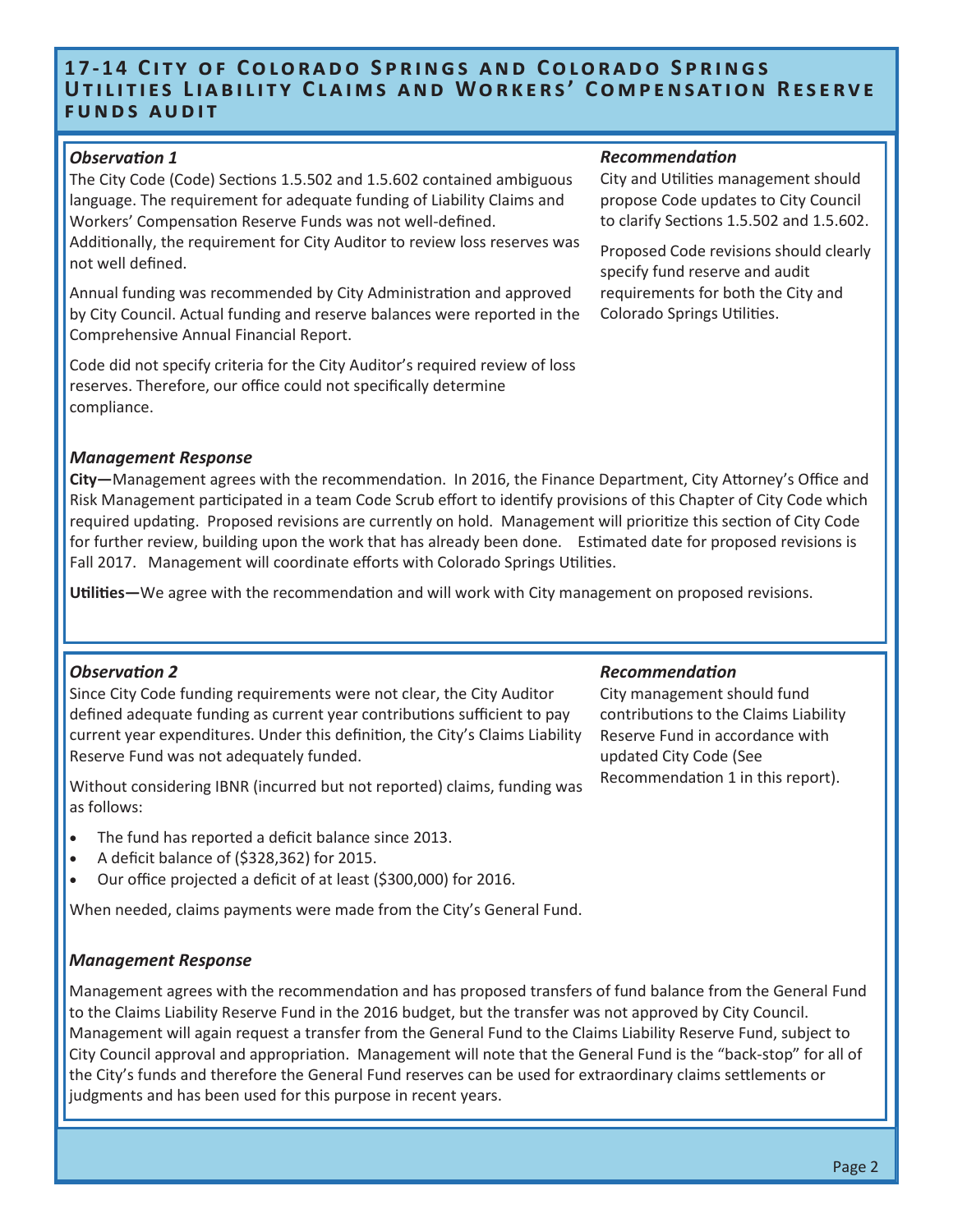# **17-14 CITY OF COLORADO SPRINGS AND COLORADO SPRINGS UTILITIES LIABILITY CLAIMS AND WORKERS' COMPENSATION RESERVE FUNDS AUDIT**

#### *Observation 3*

Since City Code funding requirements were not clearly specified, the City Auditor defined adequate funding for City and Utilities Workers' Compensation Reserve Funds as current year contributions sufficient to pay current year expenditures.

Under this definition, the City Workers' Compensation Reserve Fund was not adequately funded. Fund expenditures exceeded contributions for every year from 2012 through 2016. Fund balance declined by \$1,718,578 from 2012 through 2015. Current funding levels were as follows:

- The 2015 fund had a deficit balance without IBNR of (\$398,471).
- Our office estimated the 2016 Fund balance without IBNR to have a deficit of at least (\$550,000).

#### *Management Response*

Management agrees with the recommendation and has proposed transfers of fund balance from the General Fund to the City Workers' Compensation Reserve Fund in the 2016 budget, but the transfer was not approved by City Council. Management will again request a transfer from the General Fund to the City Workers' Compensation Reserve Fund, subject to City Council approval and appropriation. Management will note that the General Fund is the "back-stop" for all of the City's funds and therefore, the General Fund reserves can be used for extraordinary claims settlements or judgments and has been used for this purpose in recent years.

#### *Observation 4*

An issue related to Information Technology was observed during our audit. This issue was discussed with City of Colorado Springs Department of Information Technology.

We are not including details concerning any potential vulnerabilities (or strengths) related to the security of these City of Colorado Springs facilities/functions. Disclosure of this information to the public would be contrary to the public interest in improving or maintaining secure information technology systems for the City of Colorado Springs. The details of this audit are not required to be released to the public per C.R.S. § 24-72-204(2)(a)(VII)(A)

#### *Management Response*

Management has agreed to address the issue. We will follow up on management's action midyear 2018.

#### *Recommendation*

City management should fund contributions to the City's Workers' Compensation Reserve Fund in accordance with updated City Code (See Recommendation 1 in this report).